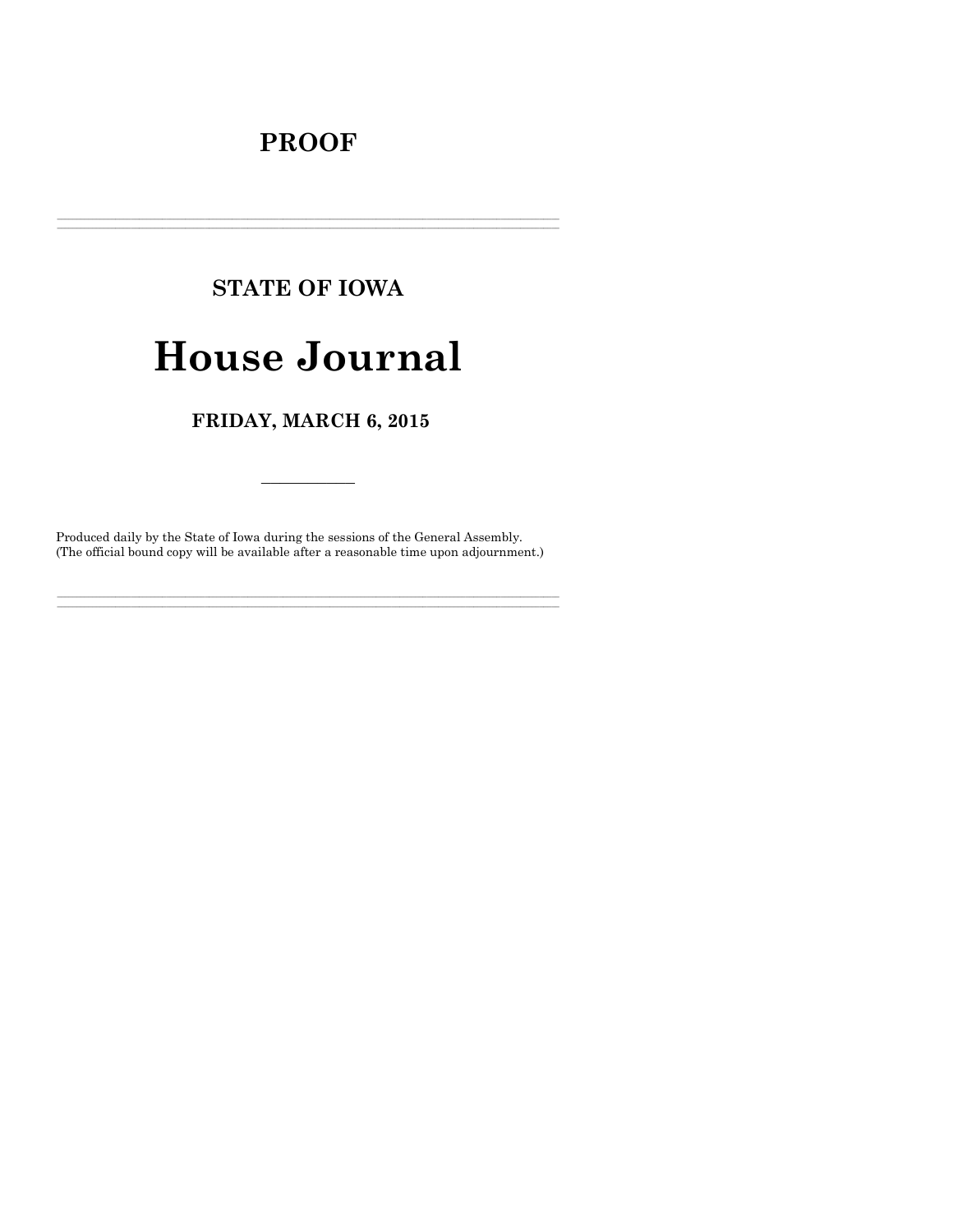## **JOURNAL OF THE HOUSE**

Fifty-fourth Calendar Day - Thirty-fourth Session Day

Hall of the House of Representatives Des Moines, Iowa, Friday, March 6, 2015

The House met pursuant to adjournment at 9:00 a.m., Hagenow of Polk in the chair.

Prayer was offered by Representative Hagenow of Polk.

#### PLEDGE OF ALLEGIANCE

The Pledge of Allegiance was led by Representative Hagenow of Polk.

The Journal of Thursday, March 5, 2015, was approved.

#### INTRODUCTION OF BILLS

**[House File 531,](http://coolice.legis.iowa.gov/Cool-ICE/default.asp?Category=billinfo&Service=Billbook&frame=1&GA=86&hbill=HF531)** by Isenhart, Bennett, Forbes, Finkenauer, Heddens, Staed, Stutsman, Kelley, Prichard, Dunkel, Ruff, Wessel-Kroeschell, and Olson, a bill for an act making an appropriation to the department of natural resources to support watershed projects administered by watershed management authorities.

Read first time and referred to committee on **Appropriations.**

**[House File 532,](http://coolice.legis.iowa.gov/Cool-ICE/default.asp?Category=billinfo&Service=Billbook&frame=1&GA=86&hbill=HF532)** by committee on Judiciary, a bill for an act relating to privileged communications between a physician or health facility and a patient following an adverse health care incident.

Read first time and placed on the **calendar.**

**[House File 533,](http://coolice.legis.iowa.gov/Cool-ICE/default.asp?Category=billinfo&Service=Billbook&frame=1&GA=86&hbill=HF533)** by committee on Judiciary, a bill for an act relating to the failure to wear a motor vehicle safety belt or safety harness or use a motor vehicle child restraint system.

Read first time and placed on the **calendar.**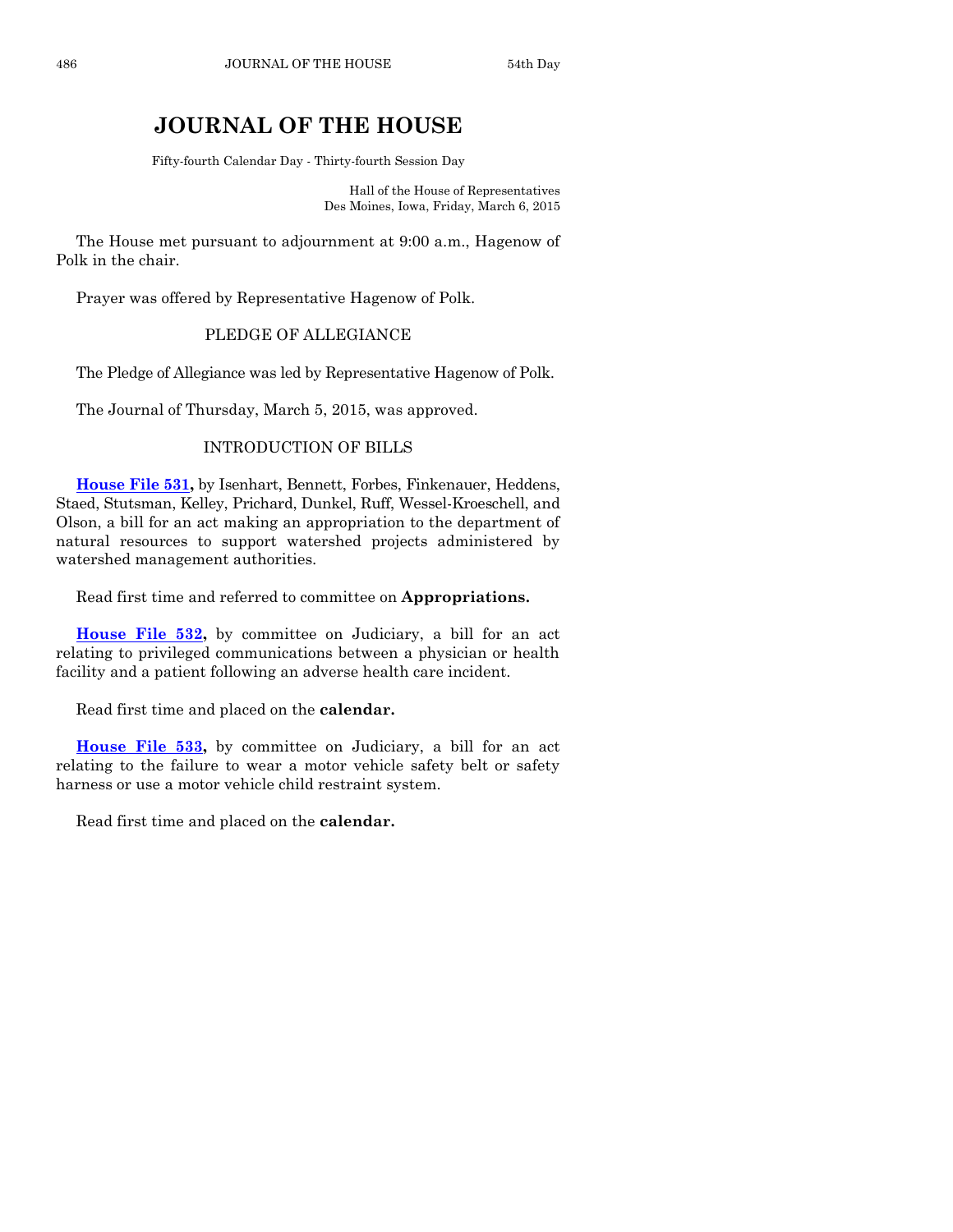**[House File](http://coolice.legis.iowa.gov/Cool-ICE/default.asp?Category=billinfo&Service=Billbook&frame=1&GA=86&hbill=HF534) 534,** by committee on Human Resources, a bill for an act relating to stipends for the mental health professional shortage area program.

Read first time and placed on the **calendar.**

**[House File 535,](http://coolice.legis.iowa.gov/Cool-ICE/default.asp?Category=billinfo&Service=Billbook&frame=1&GA=86&hbill=HF535)** by committee on Judiciary, a bill for an act relating to nonsubstantive Code corrections.

Read first time and placed on the **calendar.**

**[House File 536,](http://coolice.legis.iowa.gov/Cool-ICE/default.asp?Category=billinfo&Service=Billbook&frame=1&GA=86&hbill=HF536)** by committee on Judiciary, a bill for an act relating to statutory corrections which may adjust language to reflect current practices, insert earlier omissions, delete redundancies and inaccuracies, delete temporary language, resolve inconsistencies and conflicts, update ongoing provisions, or remove ambiguities, and including effective date and retroactive applicability provisions.

Read first time and placed on the **calendar.**

**[House File 537,](http://coolice.legis.iowa.gov/Cool-ICE/default.asp?Category=billinfo&Service=Billbook&frame=1&GA=86&hbill=HF537)** by committee on Natural Resources, a bill for an act relating to underground storage tanks, including by establishing an underground storage tank cost share grant program and fund and making an appropriation.

Read first time and referred to committee on **Appropriations.**

**[House File 538,](http://coolice.legis.iowa.gov/Cool-ICE/default.asp?Category=billinfo&Service=Billbook&frame=1&GA=86&hbill=HF538)** by committee on Transportation, a bill for an act relating to matters under the purview of the department of transportation, providing fees, and including effective date provisions.

Read first time and referred to committee on **Ways and Means.**

**[House File 539,](http://coolice.legis.iowa.gov/Cool-ICE/default.asp?Category=billinfo&Service=Billbook&frame=1&GA=86&hbill=HF539)** by committee on Transportation, a bill for an act providing for the recognition of reserve forces and national guard service status on driver's licenses and nonoperator's identification cards.

Read first time and placed on the **calendar.**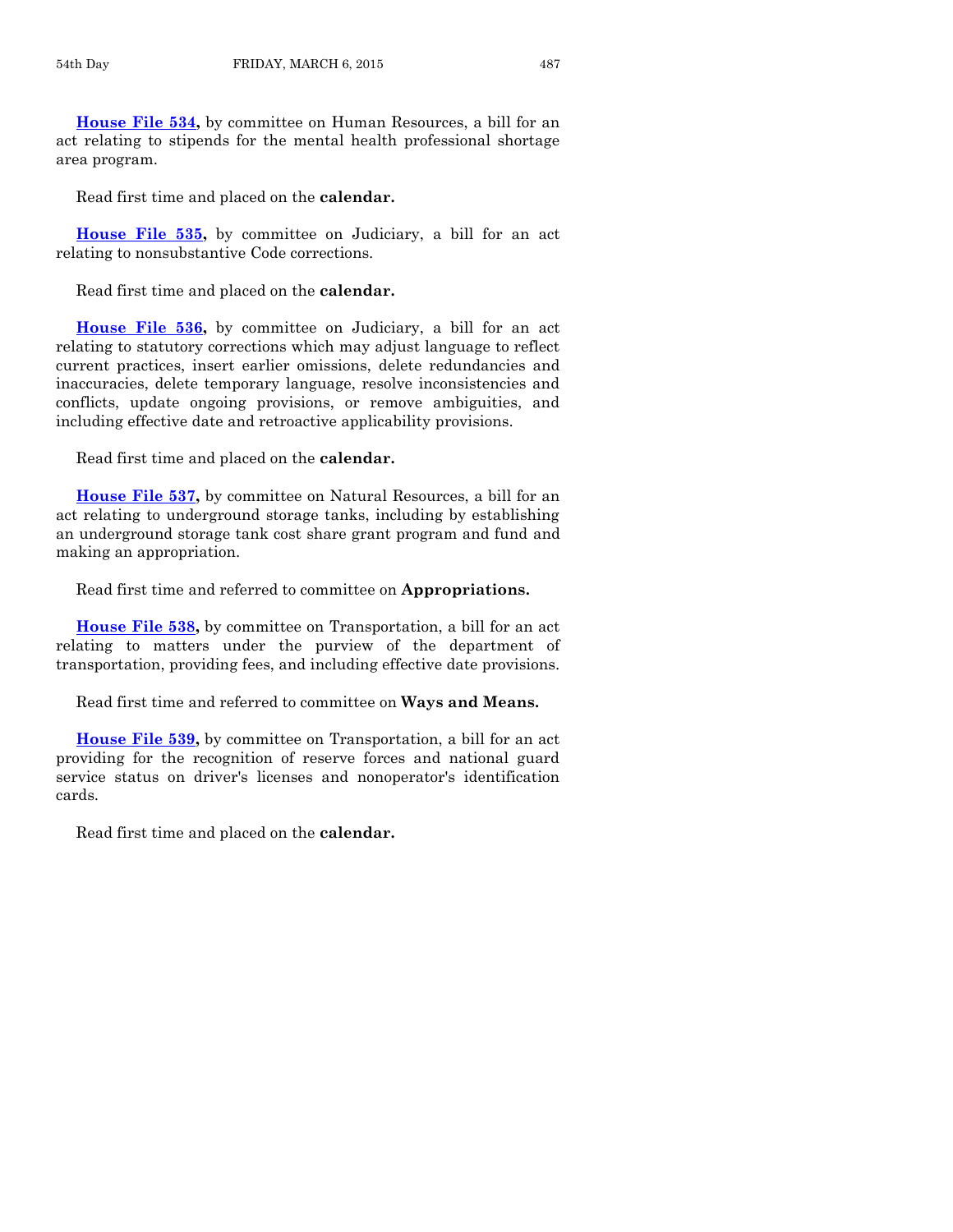**[House File 540,](http://coolice.legis.iowa.gov/Cool-ICE/default.asp?Category=billinfo&Service=Billbook&frame=1&GA=86&hbill=HF540)** by committee on Transportation, a bill for an act relating to the issuance and display of one registration plate on motor vehicles.

Read first time and placed on the **calendar.**

#### COMMITTEE RECOMMENDATIONS

MR. SPEAKER: The Chief Clerk of the House respectfully reports that the following committee recommendations have been received and are on file in the office of the Chief Clerk:

#### CARMINE BOAL Chief Clerk of the House

#### COMMITTEE ON AGRICULTURE

**Committee Bill** (Formerly [House File 415\),](http://coolice.legis.iowa.gov/Cool-ICE/default.asp?Category=billinfo&Service=Billbook&frame=1&GA=86&hbill=HF415) relating to the observation of a department of natural resources investigation by a property owner or person in charge of the property.

Fiscal Note: **No**

Recommendation: **Amend and Do Pass** March 5, 2015.

**Committee Bill** (Formerly [House File 425\)](http://coolice.legis.iowa.gov/Cool-ICE/default.asp?Category=billinfo&Service=Billbook&frame=1&GA=86&hbill=HF425), relating to the control of effluent from animal truck wash facilities, by requiring certain permits, regulating storage and application of effluent, and making penalties applicable.

Fiscal Note: **No**

Recommendation: **Amend and Do Pass** March 5, 2015.

**Committee Bill** (Formerly [House File 440\)](http://coolice.legis.iowa.gov/Cool-ICE/default.asp?Category=billinfo&Service=Billbook&frame=1&GA=86&hbill=HF440), relating to animal feeding operations, including rulemaking procedures, vehicles used in the application of manure, and biosecurity requirements.

Fiscal Note: **No**

Recommendation: **Amend and Do Pass** March 5, 2015.

**Committee Bill** (Formerly [House Study Bill 186\)](http://coolice.legis.iowa.gov/Cool-ICE/default.asp?Category=billinfo&Service=Billbook&frame=1&GA=86&hbill=HSB186), expanding the renewable fuel infrastructure program to support the storage and dispensing of E-15 gasoline.

Fiscal Note: **No**

Recommendation: **Do Pass** March 5, 2015.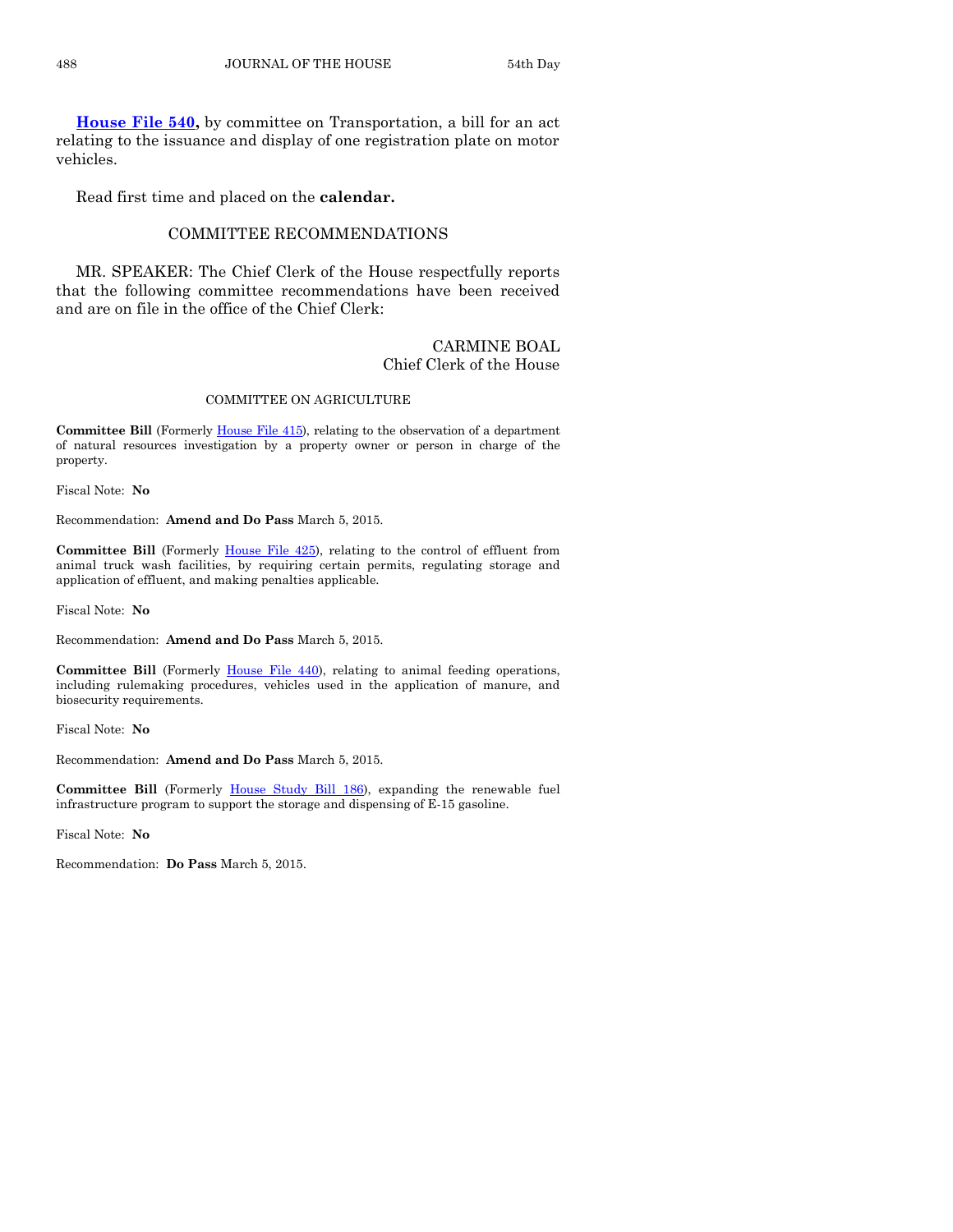**Committee Bill** (Formerly [House Study Bill 209\)](http://coolice.legis.iowa.gov/Cool-ICE/default.asp?Category=billinfo&Service=Billbook&frame=1&GA=86&hbill=HSB209), providing for the department of agriculture and land stewardship's administration of certain functions, including by eliminating past dates relating to a determination of Iowa-foaled horse and to the rehabilitation and conservation of land affected by coal mining, providing for payment by the department for the examination of certain articles, allowing the department to adopt by reference certain federal publications affecting milk and milk products, modifying the definition of biobutanol, eliminating departmental duties and fees relating to weights and measures, providing for purchased-grain fees paid into the Iowa grain indemnity fund, and changing the name of the division of soil and water conservation and the name of its appointed administrative official.

Fiscal Note: **No**

Recommendation: **Do Pass** March 5, 2015.

#### COMMITTEE ON HUMAN RESOURCES

Committee Bill (Formerl[y House File 58\)](http://coolice.legis.iowa.gov/Cool-ICE/default.asp?Category=billinfo&Service=Billbook&frame=1&GA=86&hbill=HF58), establishing prerequisites to the performance of an abortion.

Fiscal Note: **No**

Recommendation: **Do Pass** March 5, 2015.

**Committee Bill** (Formerly [House Study Bill 101\)](http://coolice.legis.iowa.gov/Cool-ICE/default.asp?Category=billinfo&Service=Billbook&frame=1&GA=86&hbill=HSB101), relating to the licensure of acupuncturists.

Fiscal Note: **No**

Recommendation: **Amend and Do Pass** March 5, 2015.

#### COMMITTEE ON JUDICIARY

**[House Joint Resolution 8,](http://coolice.legis.iowa.gov/Cool-ICE/default.asp?Category=billinfo&Service=Billbook&frame=1&GA=86&hbill=HJR8)** a joint resolution requesting the proposal of an amendment to the Constitution of the United States imposing fiscal restraints upon and limiting the power and jurisdiction of the federal government.

Fiscal Note: **No**

Recommendation: **Do Pass** March 4, 2015.

#### COMMITTEE ON LOCAL GOVERNMENT

**Committee Bill** (Formerly [House Study Bill 196\)](http://coolice.legis.iowa.gov/Cool-ICE/default.asp?Category=billinfo&Service=Billbook&frame=1&GA=86&hbill=HSB196), relating to the electronic birth certificate system.

Fiscal Note: **No**

Recommendation: **Amend and Do Pass** March 5, 2015.